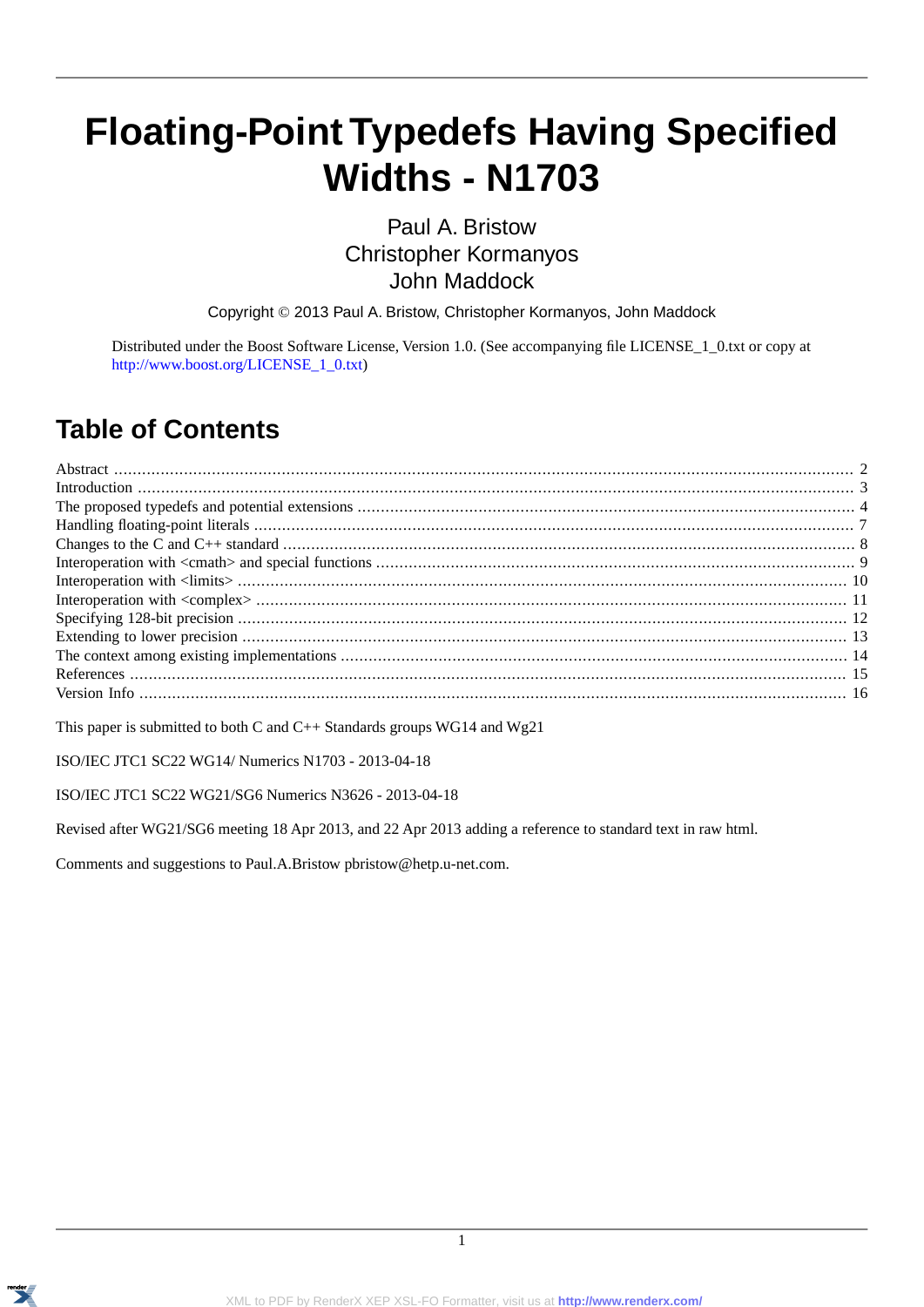## <span id="page-1-0"></span>**[Abstract](#page-1-0)**

It is proposed to add to the C++ standard **optional floating-point typedefs having specified widths**. The optional typedefs include float16\_t, float32\_t, float64\_t, float128\_t, their corresponding least and fast types, and the corresponding maximumwidth type. These are to conform with the corresponding specifications of binary16, binary32, binary64, and binary128 in [IEEE\\_ floating-point format.](http://en.wikipedia.org/wiki/IEEE_floating_point)

The optional floating-point typedefs having specified widths are to be contained in a **new standard library header <cstdfloat>**.

They will be defined in the std namespace.

**New C-style macros to facilitate initialization** of the optional floating-point typedefs having specified widths from floating-point literal constants are proposed.

It is not proposed to make any mandatory changes to <cmath>, special functions, <limits>, or <complex>.

The main objectives of this proposal are to:

- Extend the benefits of specified-width typedefs for integer types to floating-point types.
- Improve floating-point safety and reliability by providing standardized typedefs that behave identically on all platforms.
- Optionally extend the range of floating-point to lower and to higher precision.
- Provide a Standard way of specifying 128-bit precision.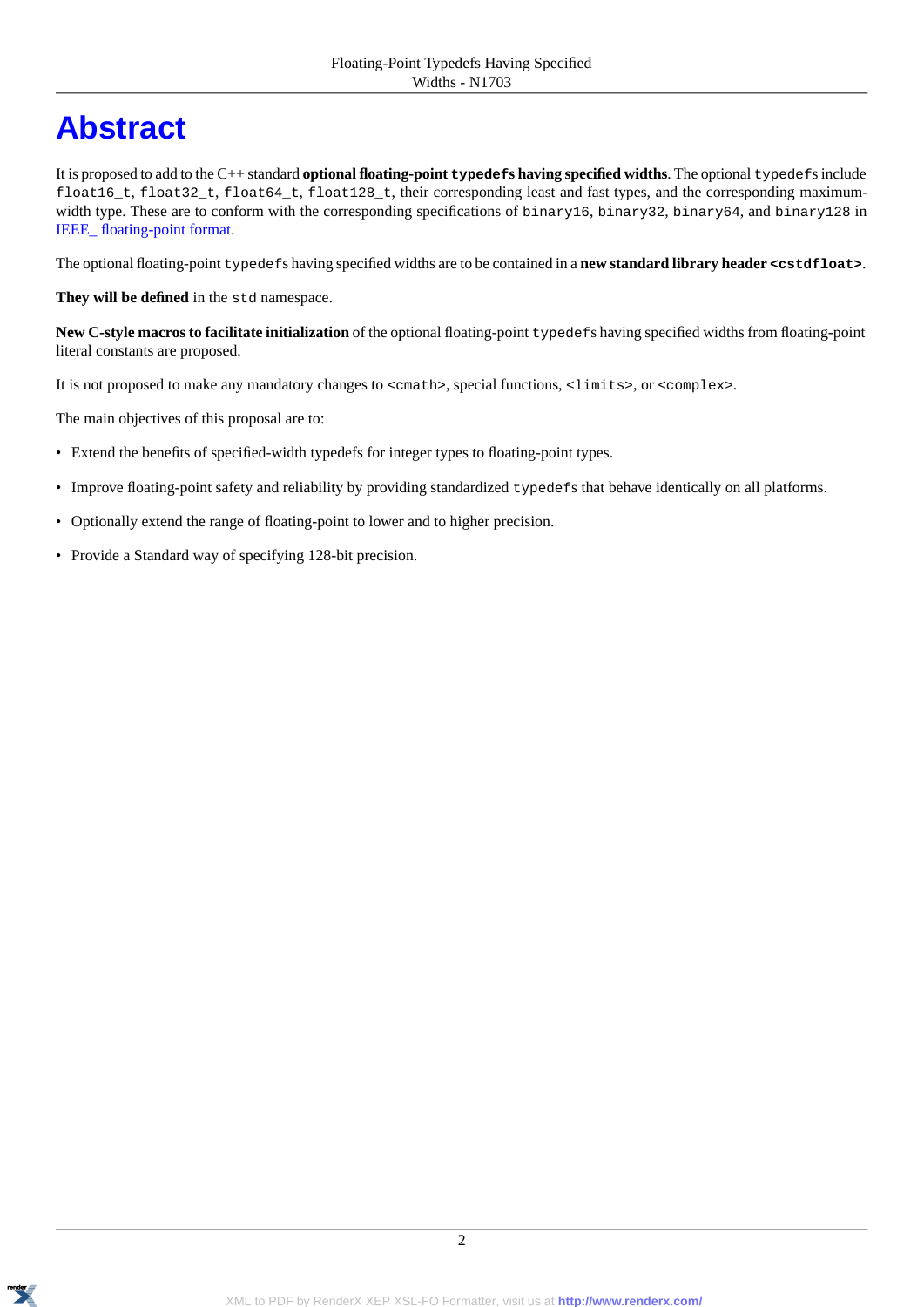### <span id="page-2-0"></span>**[Introduction](#page-2-0)**

Since the inceptions of C and C++, the built-in types float, double, and long double have provided a strong basis for floating-point calculations. Optional compiler conformance with [IEEE\\_ floating-point format](http://en.wikipedia.org/wiki/IEEE_floating_point) has generally led to a relatively reliable and portable environment for floating-point calculations in the programming community.

Support for mathematical facilities and specialized number types in C++ is progressing rapidly. Currently, C++11 supports floatingpoint calculations with its built-in types float, double, and long double as well as implementations of numerous elementary and transcendental functions.

A variety of higher transcendental functions of pure and applied mathematics were added to the C++11 libraries via technical report TR1. It is now proposed to fix these into the next  $C+1Y$  standard.<sup>1</sup>

Other mathematical special functions are also now proposed, for example, [A proposal to add special mathematical functions according](http://www.open-std.org/JTC1/SC22/WG21/docs/papers/2013/n3494.pdf) [to the ISO/IEC 80000-2:2009 standard Document number: N3494 Version: 1.0 Date: 2012-12-19](http://www.open-std.org/JTC1/SC22/WG21/docs/papers/2013/n3494.pdf)

It is, however, emphasized that floating-point adherence to [IEEE\\_ floating-point format](http://en.wikipedia.org/wiki/IEEE_floating_point) is not mandated by the current C++ language standard. Nor does the standard specify the widths, precisions and layouts of its built-in types float, double, and long double. This can lead to portability problems, introduce poor efficiency on cost-sensitive microcontroller architectures, and reduce reliability and safety.

#### This situation reveals a need for a standard way to specify floating-point precision in C++.

Providing optional floating-point typedefs having specified widths is expected to significantly improve portability, reliability, and safety of floating-point calculations in C++. Analogous improvements for integer calculations were recently achieved via standardization of integer types having specified widths such as int8\_t, int16\_t, int32\_t, and int64\_t.



<sup>&</sup>lt;sup>1</sup> [Conditionally-supported Special Math Functions for C++14, N3584, Walter E. Brown](http://www.open-std.org/JTC1/SC22/WG21/docs/papers/2013/n3548.pdf)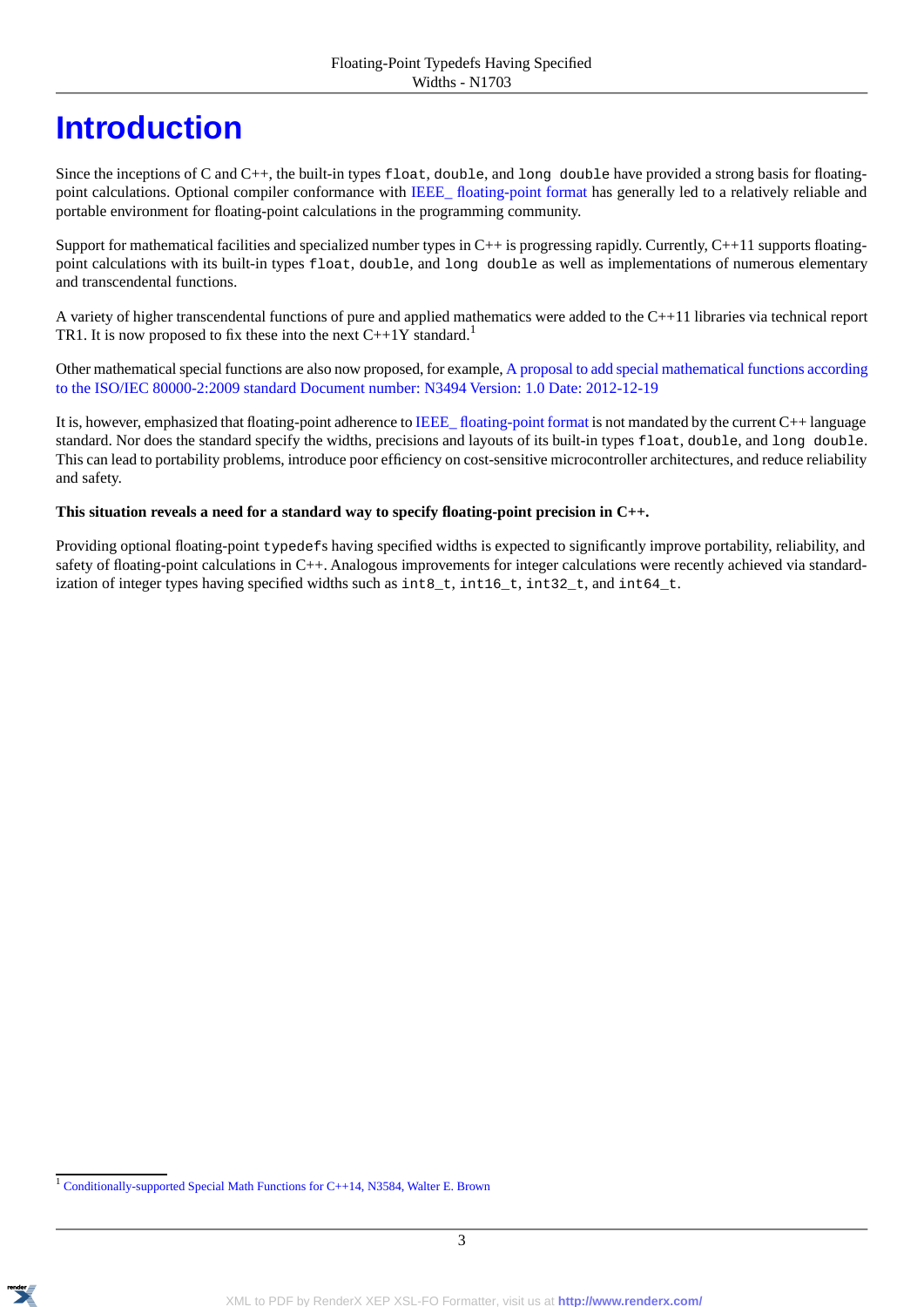#### <span id="page-3-0"></span>**[The proposed typedefs and potential extensions](#page-3-0)**

The core of this proposal is based on the optional floating-point typedefs float16\_t, float32\_t, float64\_t, float128\_t, their corresponding least and fast types, and the corresponding maximum-width type.

In particular,

```
// Sample partial synopsis of <cstdfloat>
namespace std
{
  typedef float float32 t;
  typedef double float64 t;
  typedef long double float128_t;
  typedef float128_t floatmax_t;
  // ... and the corresponding least and fast types.
}
```
These proposed optional floating-point typedefs are to conform with the corresponding specifications of binary16, binary32, binary64, and binary128 in [IEEE\\_ floating-point format](http://en.wikipedia.org/wiki/IEEE_floating_point). In particular, float16\_t, float32\_t, float64\_t, and float128\_t correspond to floating-point types with 11, 24, 53, and 113 binary significand digits, respectively. These are defined in [IEEE\\_](http://en.wikipedia.org/wiki/IEEE_floating_point) [floating-point format,](http://en.wikipedia.org/wiki/IEEE_floating_point) and there are more detailed descriptions of each type at [IEEE half-precision floating-point format](http://en.wikipedia.org/wiki/Half_precision_floating-point_format), [IEEE single](http://en.wikipedia.org/wiki/Single_precision_floating-point_format)[precision floating-point format,](http://en.wikipedia.org/wiki/Single_precision_floating-point_format) [IEEE double-precision floating-point format,](http://en.wikipedia.org/wiki/Double_precision_floating-point_format) [Quadruple-precision floating-point format](http://en.wikipedia.org/wiki/Quadruple-precision_floating-point_format), and [IEEE](http://en.wikipedia.org/wiki/Extended_precision#IEEE_754_extended_precision_formats) [754 extended precision formats and x86 80-bit Extended Precision Format.](http://en.wikipedia.org/wiki/Extended_precision#IEEE_754_extended_precision_formats)

Here, we specifically mean equivalence of the following.

```
float16_t == binary16;
float32_t = = binary32;float64_t = = binary64;
float128_t == binary128;
```
This equivalence results in far-reaching benefits.

It means that floating-point software written with float16 t, float32 t, float64 t, and float128 t will probably behave identically when used on any platform with any implementation that correctly supports the typedefs.

It also creates the opportunity to implement quadruple-precision [\(Quadruple-precision floating-point format](http://en.wikipedia.org/wiki/Quadruple-precision_floating-point_format)) in a specified, and therefore portable, fashion.

One could envision two ways to name the proposed optional floating-point typedefs having specified widths:

- float11\_t, float24\_t, float53\_t, float113\_t, ...
- float16\_t, float32\_t, float64\_t, float128\_t, ...

The first set above is intuitively coined from [IEE754:2008.](http://dx.doi.org/10.1109/IEEESTD.2008.4610935) It is also consistent with the gist of integer types having specified widths such as int64\_t, in so far as the number of binary digits of *significand* precision is contained within the name of the data type.

On the other hand, the second set with the size of the *whole type* contained within the name may be more intuitive to users. Here, we prefer the latter naming scheme.

No matter what naming scheme is used, the exact layout and number of significand and exponent bits can be confirmed as IEEE754 by checking std::numeric\_limits<type>::is\_iec559 == true, and the byte order. Little-endian IEEE754 architectures now predominate.

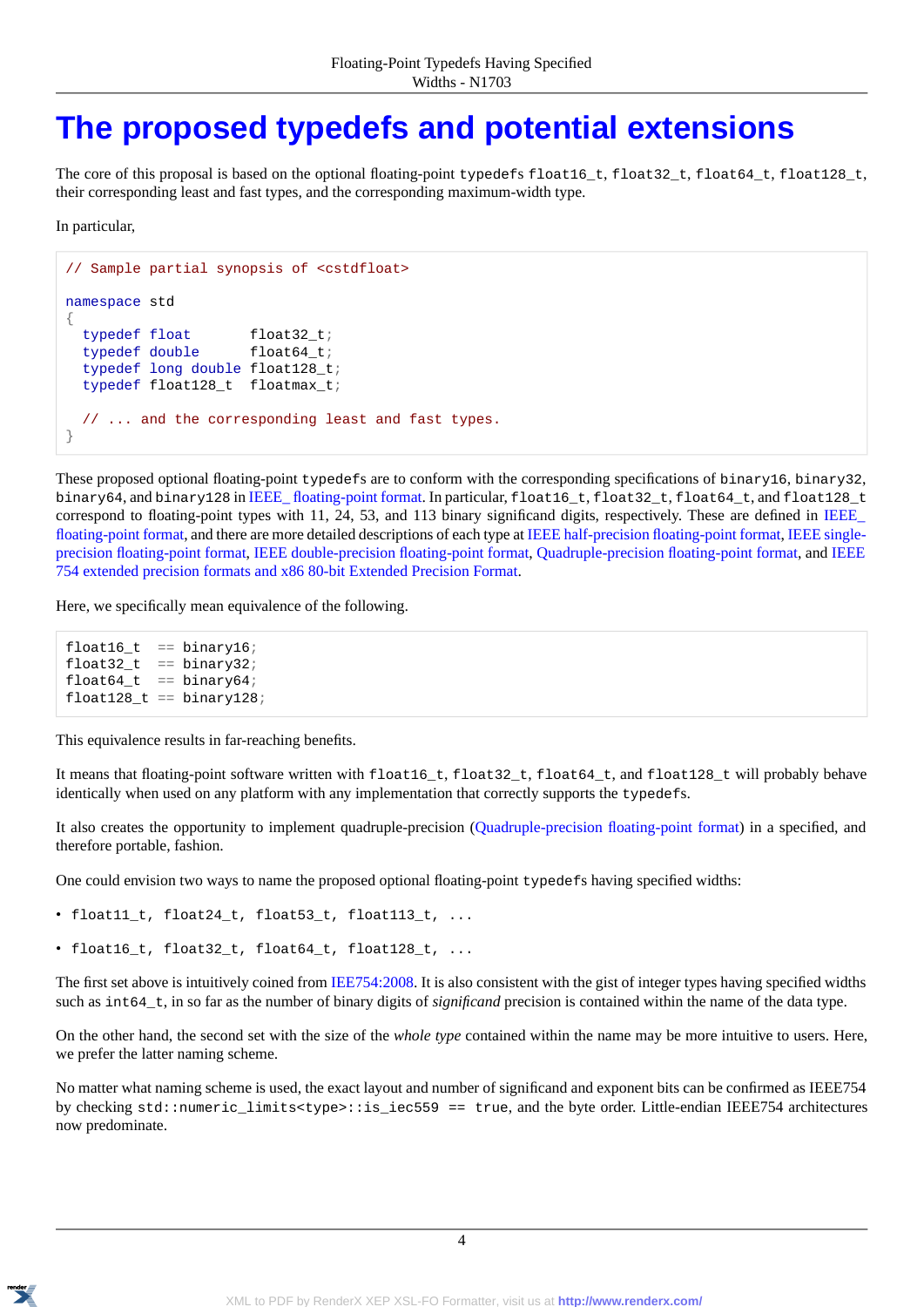

#### **Note**

[IEEE\\_ floating-point format](http://en.wikipedia.org/wiki/IEEE_floating_point) prescribes a method of precision extension, that allows for conforming types other than binary16, binary32, binary64, and binary128. This makes it possible to extend floating-point precision to both lower and higher precisions in a standardized way using implementation-specific typedefs that are not derived from float, double, and long double.



#### **Note**

Paragraph 3.7 in [IEEE\\_ floating-point format](http://en.wikipedia.org/wiki/IEEE_floating_point) states: **Language standards should define mechanisms supporting extendable precision for each supported radix**. This proposal embodies a potential way for C++ to adhere to this requirement.



#### **Note**

[IEEE\\_ floating-point format](http://en.wikipedia.org/wiki/IEEE_floating_point) does not specify the byte order for floating-point storage (the so-called [endianness](http://en.wikipedia.org/wiki/Endianness#Floating-point_and_endianness)). This is the same situation that prevails for integer storage in C++.

We will now consider various examples that show how implementations might introduce some of the optional floating-point typedefs having specified widths into the std namespace.

An implementation has float and double corresponding to IEEE754 binary32, binary64, respectively. This implementation could introduce float32\_t, float64\_t, and floatmax\_t into the std namespace as shown below.

```
// In <cstdfloat>
namespace std
{
  typedef float float32_t;
  typedef double float64_t;
  typedef float64_t floatmax_t;
}
```
There may be a need for octuple-precision float, in other words an extension to  $f$  loat 256\_t with about 240 binary significand digits of precision. In addition, a float512\_t type with even more precision may be considered as an option. Beyond these, there may be potential extension to multiprecision types, or even [arbitrary precision](http://en.wikipedia.org/wiki/Arbitrary_precision), in the future.

Consider an implementation for a supercomputer. This platform has float, double, and long double corresponding to IEEE754 binary32, binary64, and binary128, respectively. In addition, this implementation has floating-point types with octuple-precision and hextuple-precision. The implementation for this supercomputer could introduce its optional floating-point typedefs having specified widths into the std namespace as shown below.

```
// In <cstdfloat>
namespace std
{
 typedef float float32_t;
 typedef double float64_t;
 typedef long double float128_t;
 typedef floating-point type float256_t;
 typedef floating-point type float512_t;
 typedef float512_t floatmax_t;
}
```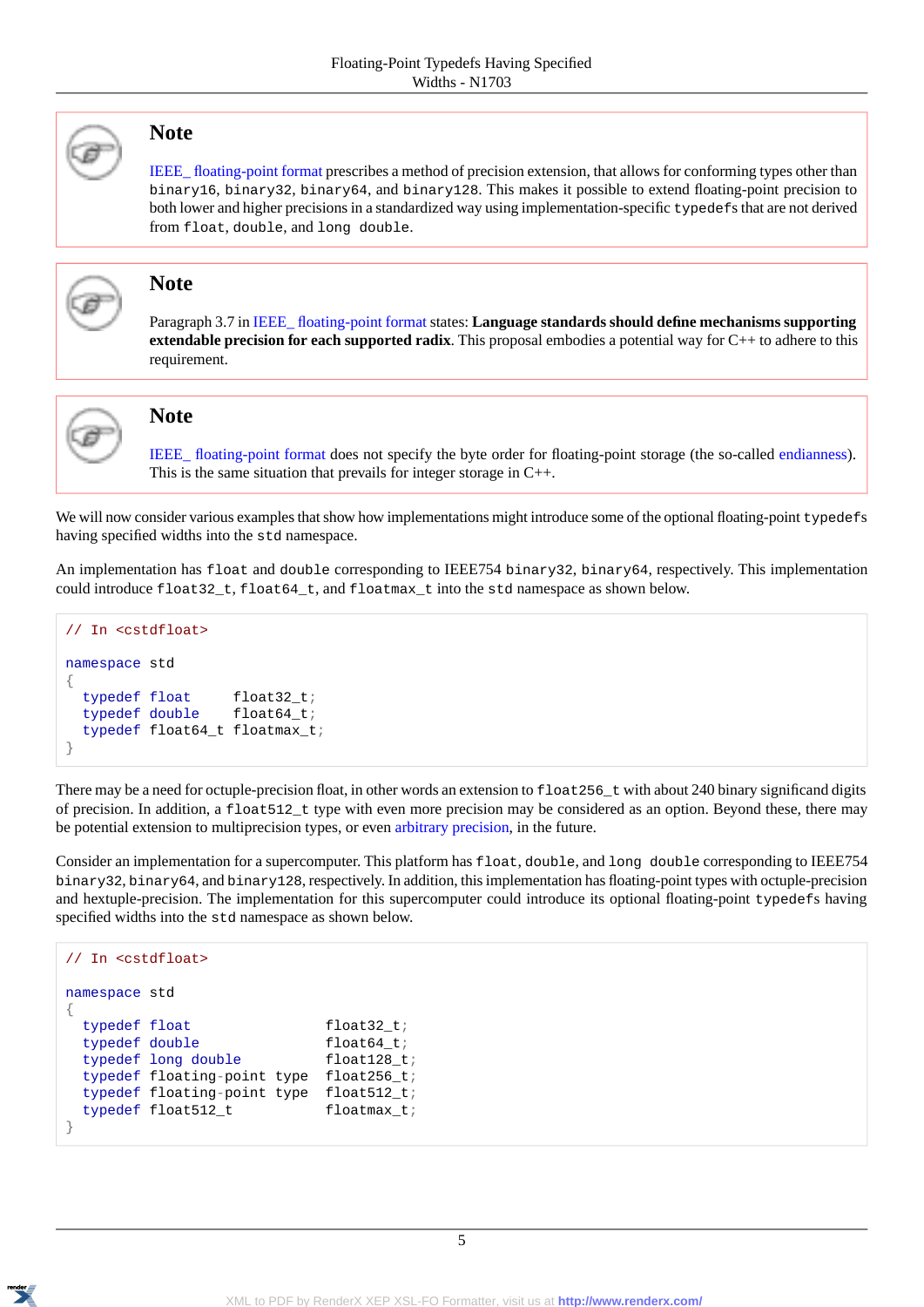A cost-sensitive 8-bit microcontroller platform without an FPU does not have sufficient resources to support the eight-byte, 64-bit binary64 type in a feasible fashion. An implementation for this platform can, however, support half-precision float16\_t and single-precision float32\_t. This implementation could introduce its optional floating-point typedefs having specified widths into the std namespace as shown below.

```
// In <cstdfloat>
namespace std
{
 typedef floating-point type float16_t;
 typedef float float32_t;
 typedef float32_t floatmax_t;
}
```
The popular [Intel X8087 chipset](http://gcc.gnu.org/wiki/x87note) architecture supports a 10-byte floating-point format. It may be useful to extend the optional support to float80\_t. Several implementations using [x86 Extended Precision Format](http://en.wikipedia.org/wiki/Extended_precision#IEEE_754_extended_precision_formats#) already exist in practice.

Consider an implementation that supports single-precision float, double-precision double, and 10-byte long double. This implementation could introduce its optional typedefs float32\_t, float64\_t, float80\_t, and floatmax\_t into the std namespace as shown below.

```
// In <cstdfloat>
namespace std
{
 typedef float float32_t;
 typedef double float64_t;
  typedef long double float80_t;
  typedef float80_t floatmax_t;
}
```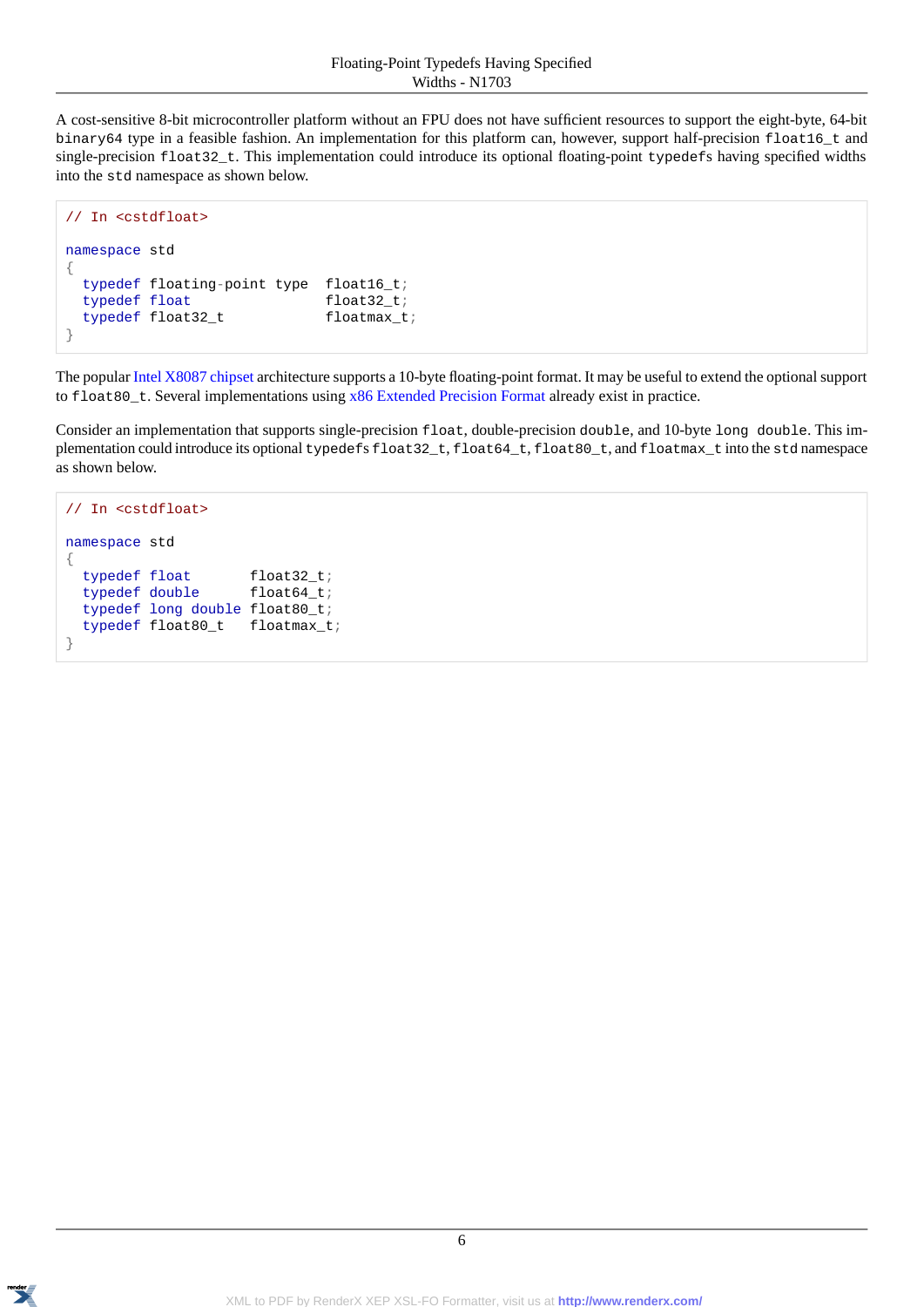### <span id="page-6-0"></span>**[Handling floating-point literals](#page-6-0)**

We will now examine how to use floating-point literal constants in combination with the optional floating-point typedefs having specified widths. This will be done in a manner analagous to the mechanism specified for integer types having specified widths, in other words using C-style macros.

The header <cstdfloat> should contain all necessary C-style function macros in the form shown below.

FLOAT{16 32 64 80 128 MAX}\_C

The code below, for example, initializes a constant  $f$ loat $128$ \_t value using one of these macros.

```
#include <cstdfloat>
constexpr std::float128_t euler = FLOAT128_C(0.57721566490153286060651209008240243104216);
```
The following code initializes a constant float16\_t value using another one of these macros.

```
#include <cstdfloat>
constexpr std::float16_t euler = FLOAT16_C(0.577216);
```
In addition, the header <cstdfloat> should contain all necessary macros of the form:

```
FLOAT_[FAST LEAST]{16 32 64 80 128}_MIN
FLOAT_[FAST LEAST]{16 32 64 80 128}_MAX
FLOATMAX_MIN
FLOATMAX_MAX
```
These macros can be used to query the ranges of the optional floating-point typedefs having specified widths at compile-time. For example,

```
#include <limits>
#include <cstdfloat>
static assert(FLOATMAX MAX > (std::numeric limits<float>::max)(),
              "The iec559 floating-point range is too small.");
```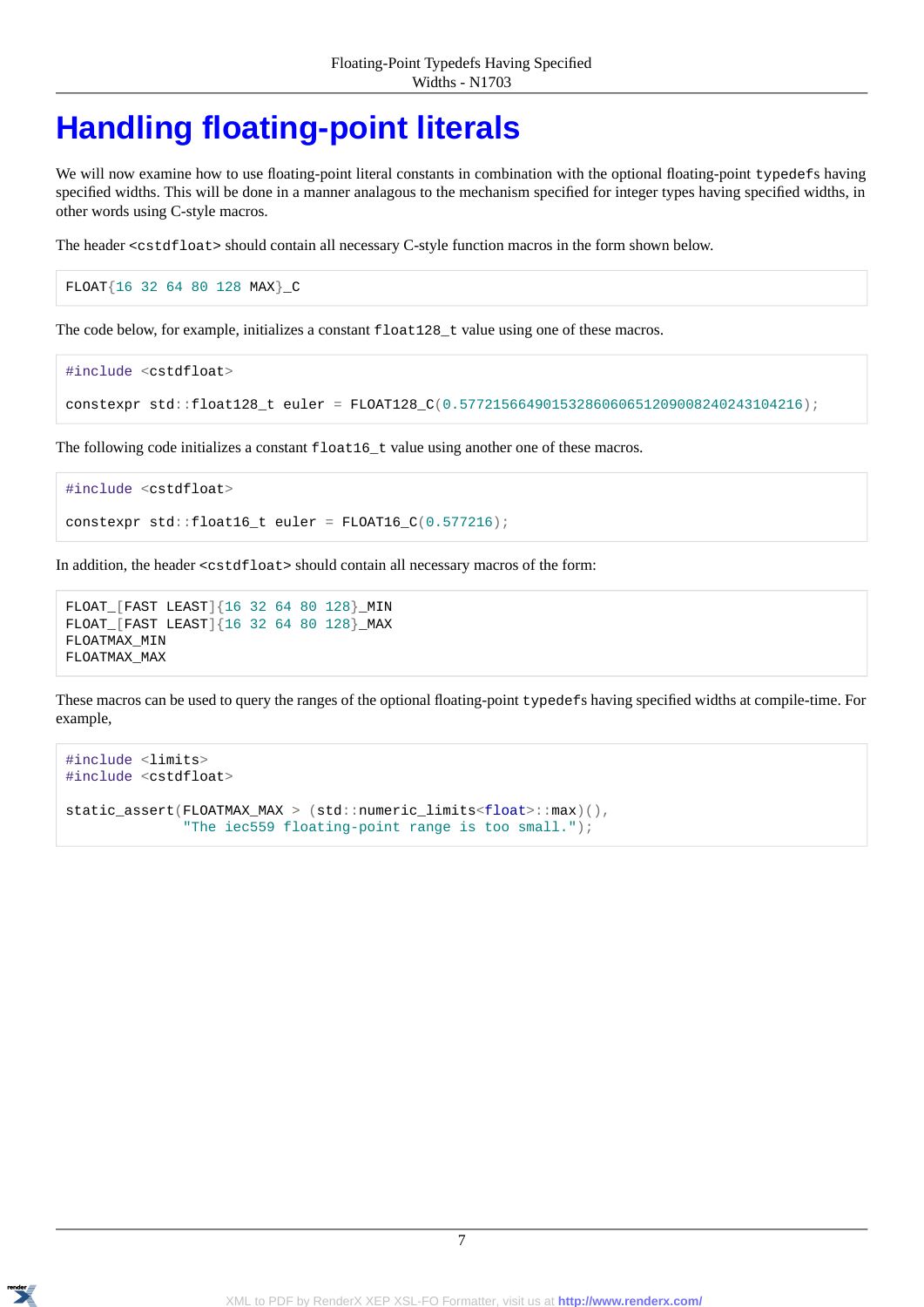### <span id="page-7-0"></span>**[Changes to the C and C++ standard](#page-7-0)**

The proper place for defining the optional floating-point typedefs having specified widths should be oriented along the lines of the current standard stdint.h and <cstdint>. Consider the existing specification of integer typedefs having specified widths in C++11. A partial synopsis is shown below.

18.4 Integer types [cstdint]

18.4.1 Header <cstdint> synopsis [cstdint.syn]

```
namespace std
{
  typedef signed integer type int8_t; // optional
  typedef signed integer type int16_t; // optional
 typedef signed integer type int32_t; // optional
  typedef signed integer type int64_t; // optional
}
// ... and the corresponding least and fast types.
```
It is not immediately obvious where the optional floating-point typedefs having specified widths should reside. One potential place is <cstdint>. The int, however, implies integer types. Here, we prefer the proposed new headers stdfloat.h and <cstdfloat> calling stdfloat.h.

We propose the following changes to the C standard (and incorporated into the C++ by reference).

We propose to add a new header stdfloat.h and <cstdfloat> to the standard library. The header <cstdfloat> should call stdfloat.h which may contain optional floating-point typedefs having specified widths included in the implementation and the corresponding C macros shown above.

Section 18.4 could be extended (with a new title) but for clarity a new section 18.11 is proposed.

18.11 Floating-Point Types having Specified Widths

[n3626 standard text](https://svn.boost.org/svn/boost/sandbox/precision/libs/precision/doc/n3626_standard.html)

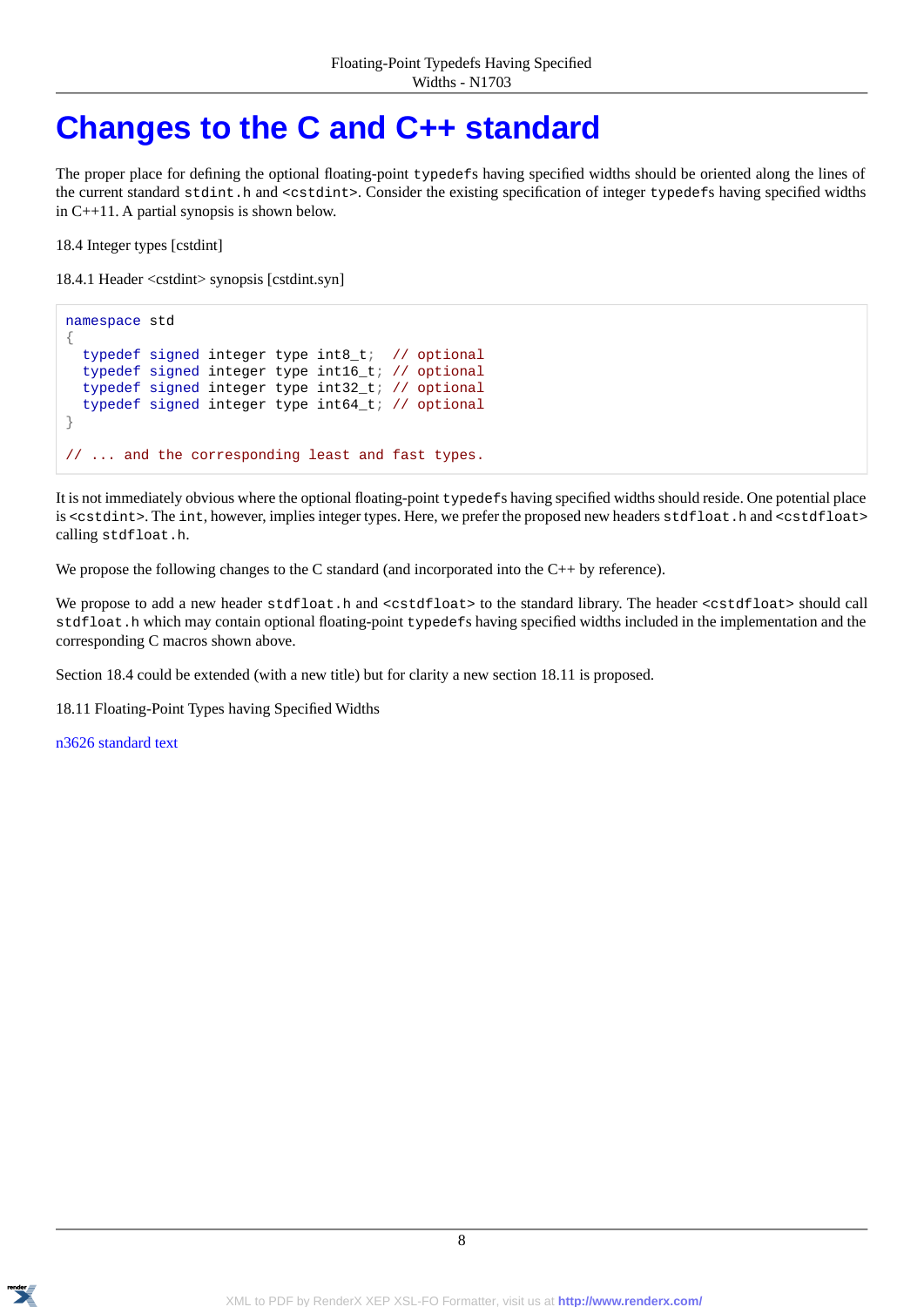### <span id="page-8-0"></span>**[Interoperation with <cmath> and special functions](#page-8-0)**

It is not proposed to make any mandatory changes to <cmath> or special functions.

Any of the optional floating-point typedefs having specified widths that are typedefed from the built-in types float, double, and long double should automatically be supported by the implementation's existing <cmath> and special functions.

Implementation-specific optional floating-point typedefs having specified widths that are not derived from float, double, and long double can optionally be supported by <cmath> and special functions. This is considered an implementation detail.



#### **Note**

Support of elementary functions (and possibly some special functions, even where only optional) can be very useful for real-life computational regimes.

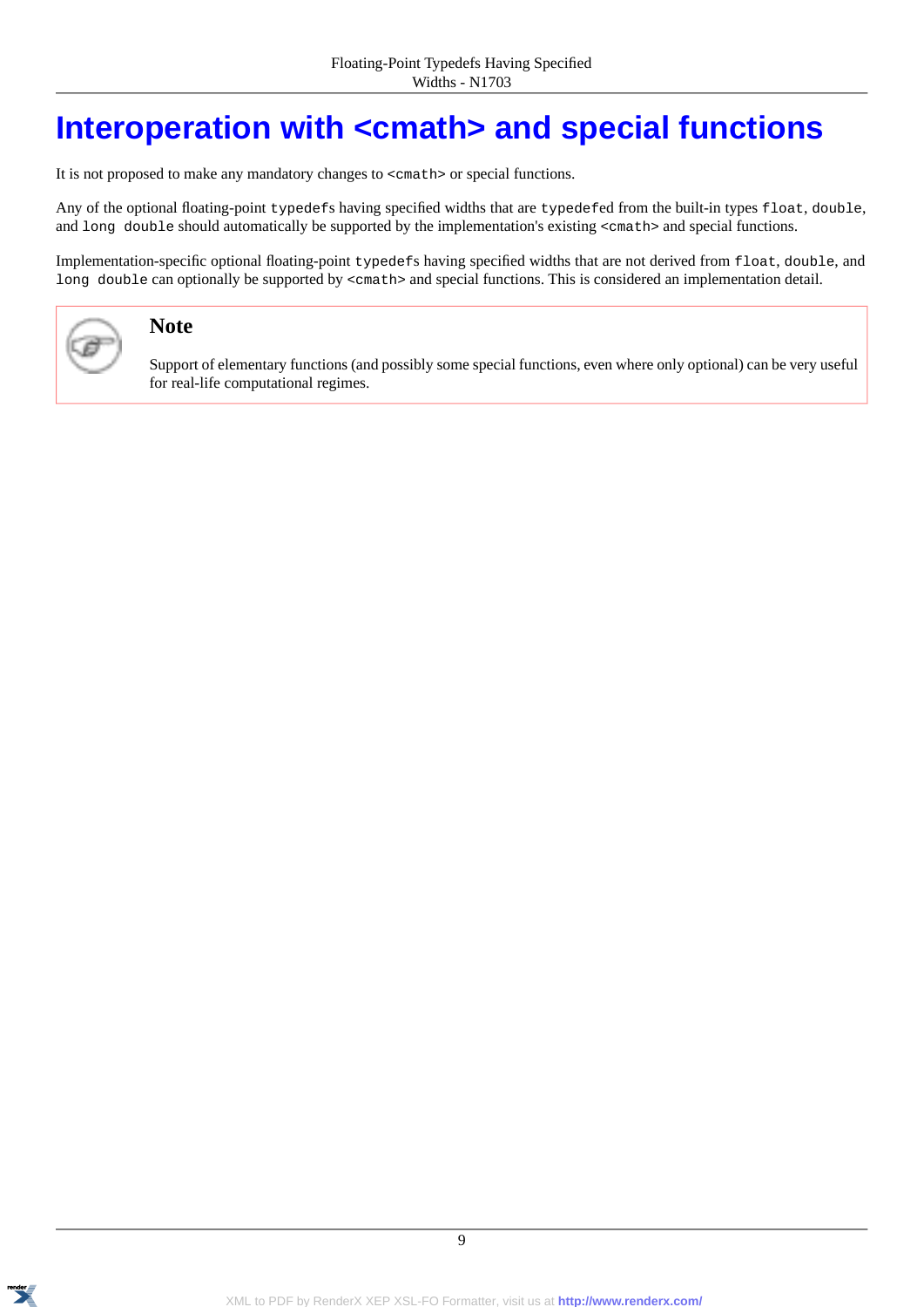### <span id="page-9-0"></span>**[Interoperation with <limits>](#page-9-0)**

It is not proposed to make any mandatory changes to <limits>.

Any of the optional floating-point typedefs having specified widths that are typedefed from the built-in types float, double, and long double should automatically be supported by the implementation's existing <limits>.

Implementation-specific optional floating-point typedefs having specified widths that are not derived from float, double, and long double can optionally be supported by  $\langle$ limits>. This is considered an implementation detail.



#### **Note**

Support for <limits>, even where optional, can be very useful, especially for portability. This allows programs to query the floating-point limits at compile-time and use, among other things, std::numeric\_limits<>::is\_iec559 to verify conformance with IEEE\_floating-point format.



#### **Note**

Each of the optional floating-point typedefs having specified widths can only have true for the value of std::numeric\_limits<>::is\_iec559 if its underlying type (be it float, double, long double or an implementation-dependent type) conforms with one of binary16, binary32, binary64, or binary128, or the prescribed method of precision extension in [IEEE\\_ floating-point format](http://en.wikipedia.org/wiki/IEEE_floating_point).

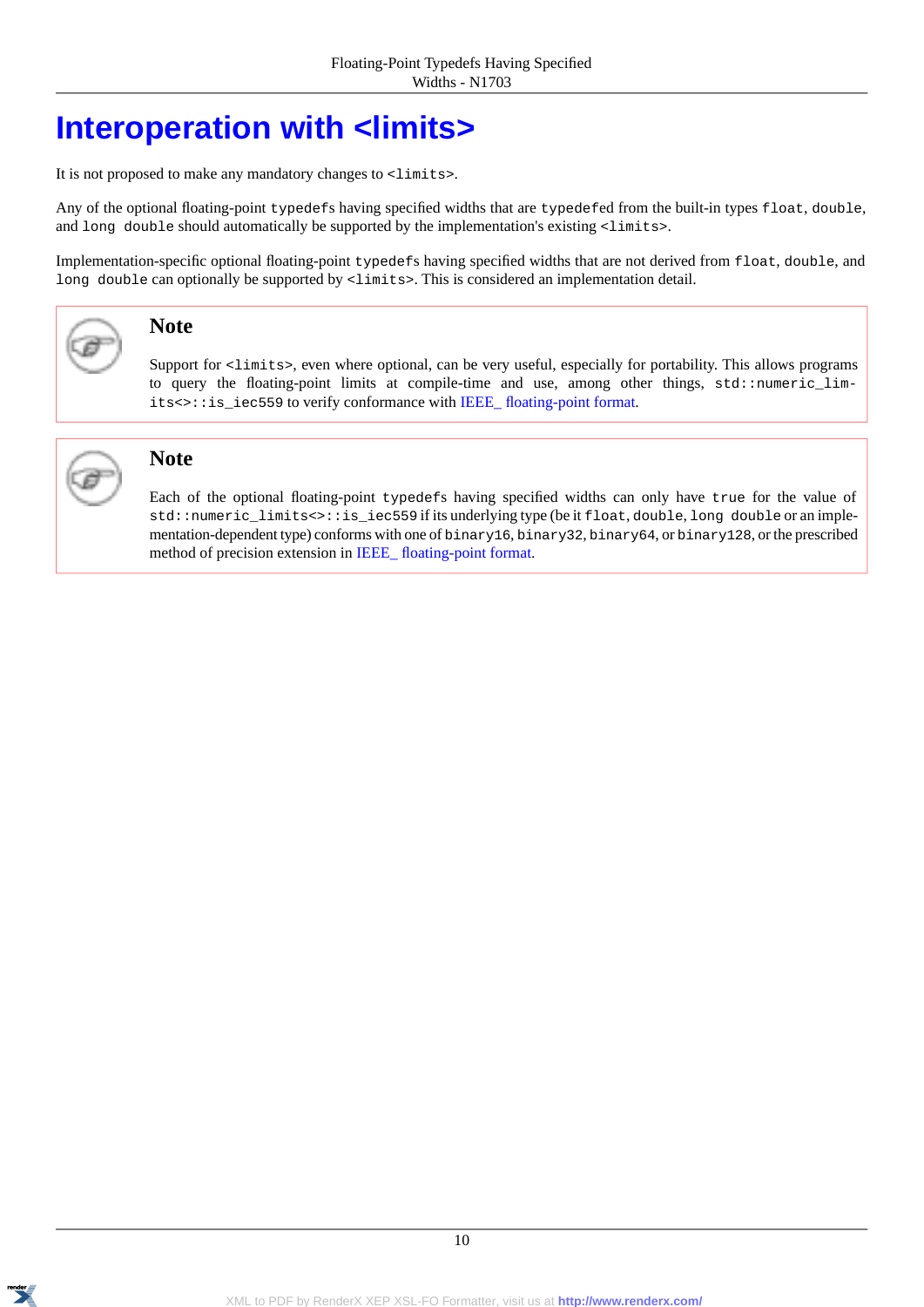### <span id="page-10-0"></span>**[Interoperation with <complex>](#page-10-0)**

It is not proposed to make any mandatory changes to <complex>.

Any of the optional floating-point typedefs having specified widths that are typedefed from the built-in types float, double, and long double should automatically be supported by the implementation's existing <complex>.

Implementation-specific optional floating-point typedefs having specified widths that are *not derived from float, double, and long double* can optionally be supported by <complex>. This is considered an implementation detail.

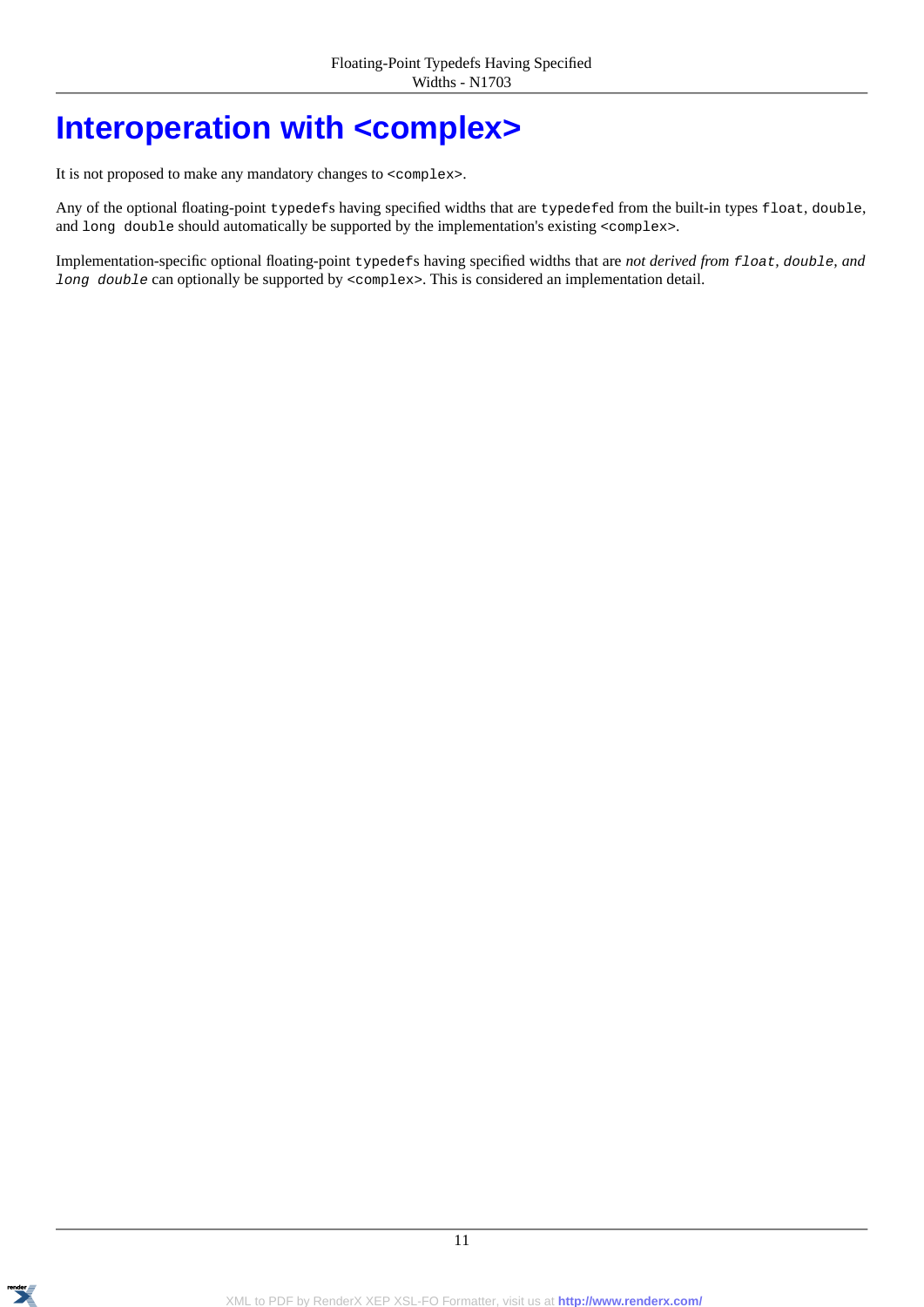## <span id="page-11-0"></span>**[Specifying 128-bit precision](#page-11-0)**

The proposed typedef float128\_t provides a standardized way to specify quadruple-precision ([Quadruple-precision floating](http://en.wikipedia.org/wiki/Quadruple-precision_floating-point_format)[point format\)](http://en.wikipedia.org/wiki/Quadruple-precision_floating-point_format) in C++.

On powerful PCs and workstations, implementation-specific versions of long double as well as various floating-point extensions to 128-bit have been treated in a variety of ways. This has resulted in numerous portability problems.

The [Intel X8087 chipset](http://gcc.gnu.org/wiki/x87note) is capable of performing calculations with internal 80-bit registers. This increases the width of the significand from 53 to 63 bits, thereby gaining about 3 decimal digits precision and extending it from 18 and 21. If an implementation has a type that uses all 80 bits from this chipset to calculate [Extended precision](http://en.wikipedia.org/wiki/Extended_precision), it could could use an optional typedef of this type to float80<sub>t.</sub>

Some hardware, for example [Sparc](http://en.wikipedia.org/wiki/SPARC), provides a full 128-bit quadruple-precision floating-point chip. An implementation for this kind of architecture might already have a built-in type corresponding to binary128, and this type could be optionally typedefed to float128\_t.

GCC has recently developed quadruple-precision support on a variety of platforms using [GCC libquadmath.](http://gcc.gnu.org/onlinedocs/libquadmath/) However, the implementation-specific type \_\_float128 is used rather than long double. These implementations could optionally typedef \_\_float128 to float128\_t in addition to any other optional typedefs.

[Darwin](http://www.opensource.apple.com/source/gcc/gcc-5646/gcc/config/rs6000/darwin-ldouble.c) long double uses a double-double format developed first by [Keith Briggs.](http://keithbriggs.info/doubledouble.html) This gives about 106-bits of precision (about 33 decimal digits) but has rather odd behavior at the extremes making implementation of  $std:$ :numeric\_limits $\langle$ :epsilon() problematic.

It may be useful if future implementations for powerful PCs and workstations strive to make implementation-specific extensions to 128-bit floating-point or the built-in type long double equivalent to binary128, and to include the corresponding typedef to float128\_t.

<span id="page-11-1"></span>Some architectures have hardware support for this. Those lacking direct hardware support can use software emulation.

#### **[Survey of extended-precision types](#page-11-1)**

- 1. GNU C supports additional floating types, \_\_float80 and \_\_float128 [to support 80-bit \(XFmode\) and 128-bit \(TFmode\)](http://gcc.gnu.org/onlinedocs/gcc/Floating-Types.html) [floating types.](http://gcc.gnu.org/onlinedocs/gcc/Floating-Types.html)
- 2. Intel  $C_{++}$  provides an internal 128-bit floating-point type called  $\alpha$ uad. When the -Ooption, cpp,--extended float type command line option is supplied, it supports what appears to be an undocumented data type  $\text{\_}Qu$  and. This type is equivalent to GCC's \_\_float128.
- 3. [Intel FORTRAN REAL\\*16](http://software.intel.com/en-us/forums/topic/358476) is an actual 128-bit IEEE quad, emulated in software. But "I don't know of any plan to implement full C support for 128-bit IEEE format, although evidently ifort has support libraries." This is equivalent to the proposed float 128\_t type.
- 4. The 360/85 and follow-on System/370 added support for a 128-bit "extended" [IBM extended precision formats.](http://en.wikipedia.org/wiki/Extended_precision#IBM_extended_precision_formats) These formats are still supported in the current design, where they are now called the "hexadecimal floating point" (HFP) formats.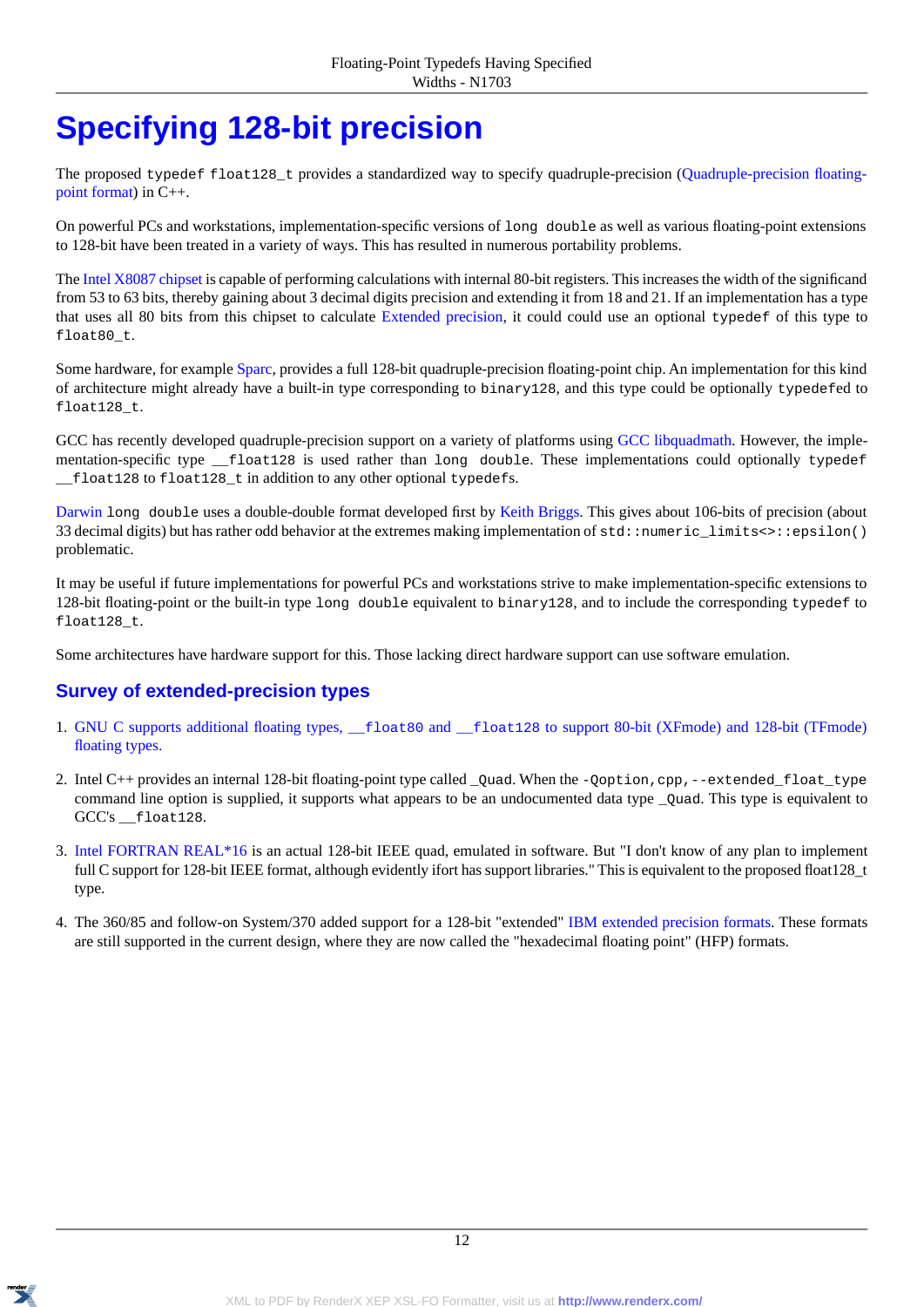### <span id="page-12-0"></span>**[Extending to lower precision](#page-12-0)**

Some implementations for cost-sensitive microcontroller platforms support float, double, and long double, and some of these are compliant with IEEE\_floating-point format. Some of these implementations treat double exactly as float, and even treat long double exactly as double. This is permitted by the standard which does not prescribe the precision for any floating-point (or integer) types, leaving them to be implementation-defined. On these platforms, the existing floating-point types could optionally be typedefined to float32\_t. Optional support for an extension to float16\_t could provide a very useful and efficient floating-point type with half-precision, but reduced range.

Some implementations for cost-sensitive microcontroller platforms also support a 24-bit floating-point type. Here, an extension of the optional floating-point typedefs with specified widths could include float24\_t. This would be equivalent to three-quarter precision floating-point, the layout of which should adhere to the method of precision extension specified in [IEEE\\_ floating-point](http://en.wikipedia.org/wiki/IEEE_floating_point) [format.](http://en.wikipedia.org/wiki/IEEE_floating_point)

Some embedded graphics systems use an 8-bit floating-point representation, primarily for storage of pixel information. Here, an extension of the optional floating-point typedefs with specified widths could include  $f$ loat $g$ <sub>t</sub>. This would be equivalent to one-quarter precision floating-point, the layout of which should adhere to the method of precision extension specified in [IEEE\\_ floating](http://en.wikipedia.org/wiki/IEEE_floating_point)[point format.](http://en.wikipedia.org/wiki/IEEE_floating_point)

These potential embedded extensions for cost-sensitive microcontroller platforms are shown in the code sample below

```
// Potential embedded extensions.
namespace std
{
  typedef floating-point type float8_t; // optional.
  typedef floating-point type float16_t; // optional.
  typedef floating-point type float24_t; // optional.
  typedef float float32_t; // optional.
}
```
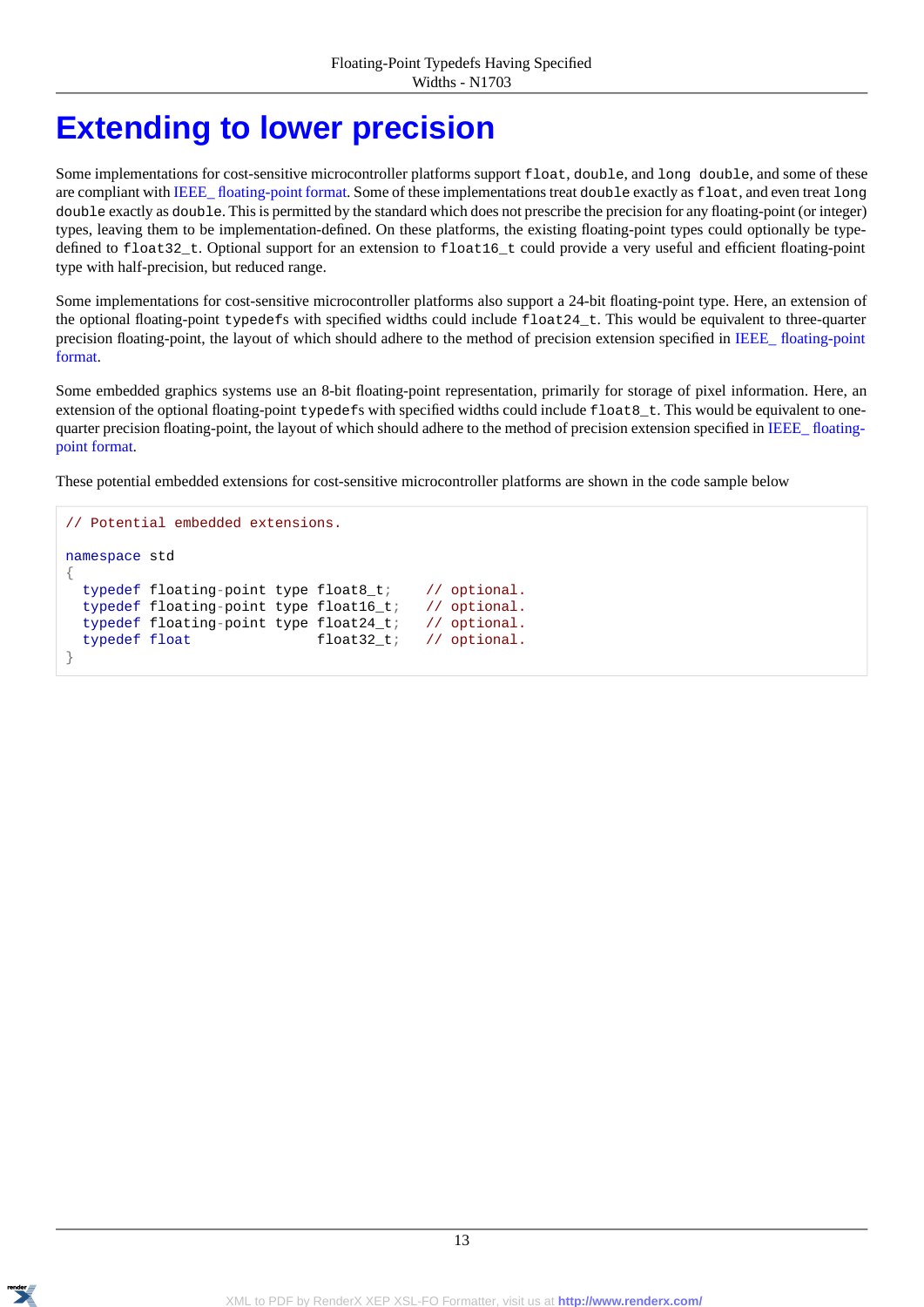### <span id="page-13-0"></span>**[The context among existing implementations](#page-13-0)**

Many existing implementations already support float, double, and long double. In addition, some of these either are or strive to be compliant with [IEEE\\_ floating-point format](http://en.wikipedia.org/wiki/IEEE_floating_point). In these cases, it will be straightforward to support (at least) a subset of the proposed optional floating-point typedefs having specified widths by adding any desired optional type definitions and the corresponding macro definitions.

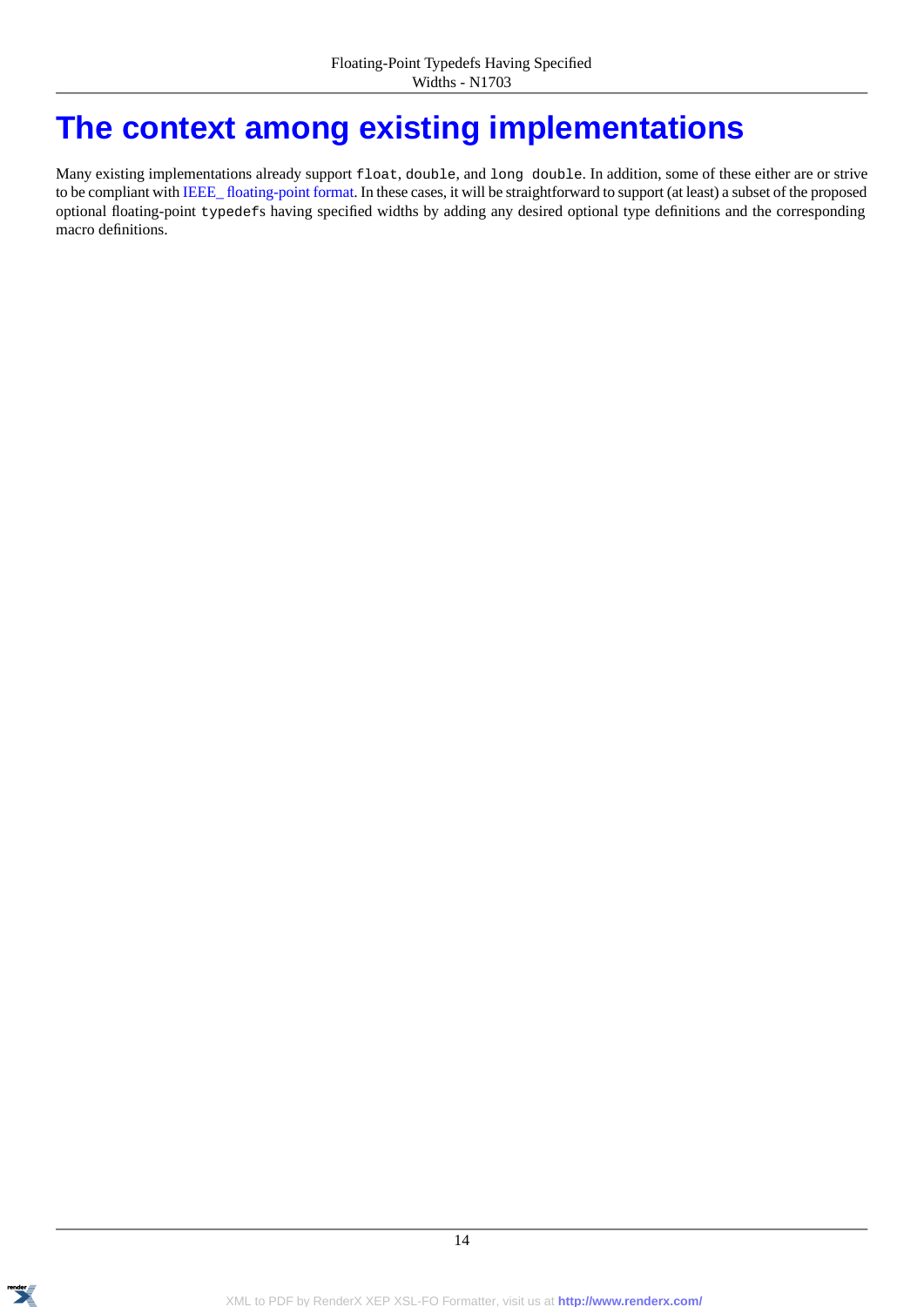### <span id="page-14-0"></span>**[References](#page-14-0)**

- 1. [isocpp.org C++ papers and mailings](http://isocpp.org/std/meetings-and-participation/papers-and-mailings)
- 2. [C++ Binary Fixed-Point Arithmetic, N3352, Lawrence Crowl](http://www.open-std.org/jtc1/sc22/wg21/docs/papers/2012/n3352.html)
- 3. [Proposal to Add Decimal Floating Point Support to C++, N3407 Dietmar Kuhl](http://www.open-std.org/jtc1/sc22/wg21/docs/papers/2012/n3407.html)
- 4. The C committee is working on a Decimal TR as TR 24732. The decimal support in C uses built-in types \_Decimal32, \_Decimal64, and \_Decimal128. [128-bit decimal floating point in IEEE 754:2008](http://www.cesura17.net/~will/Professional/Research/Papers/retrospective.pdf)
- 5. [lists binary16, 32, 64 and 128](http://en.wikipedia.org/wiki/IEEE_floating_point) (and also decimal 32, 64, and 128)
- 6. [IEEE Std 754-2008](http://ieeexplore.ieee.org/xpl/mostRecentIssue.jsp?punumber=4610933)
- 7. [IEEE Standard for Floating-point Arithmetic, IEEE Std 754-2008](http://dx.doi.org/10.1109/IEEESTD.2008.4610935)
- 8. [How to Read Floating Point Numbers Accurately, William D Clinger](http://www.cesura17.net/~will/Professional/Research/Papers/retrospective.pdf)
- 9. [Conditionally-supported Special Math Functions for C++14, N3584, Walter E. Brown](http://www.open-std.org/JTC1/SC22/WG21/docs/papers/2013/n3548.pdf)
- 10. [Walter E.Brown, Opaque Typedefs](I:/boost-sandbox/precision/libs/precision/doc/html/www.open-std.org/jtc1/sc22/wg21/docs/papers/2013/n3515.pdf)
- 11.[Specification of Extended Precision Floating-point and Integer Types, Christopher Kormanyos, John Maddock](http://open-std.org/jtc1/sc22/wg21/docs/papers/2013/n????.pdf)
- 12. [X8087 notes](http://gcc.gnu.org/wiki/x87note)
- 13. [Intel Extended or Quad IEEE FP formats compiler '-Qoption,cpp,--extended\\_float\\_type'](http://software.intel.com/en-us/forums/topic/304052)

15